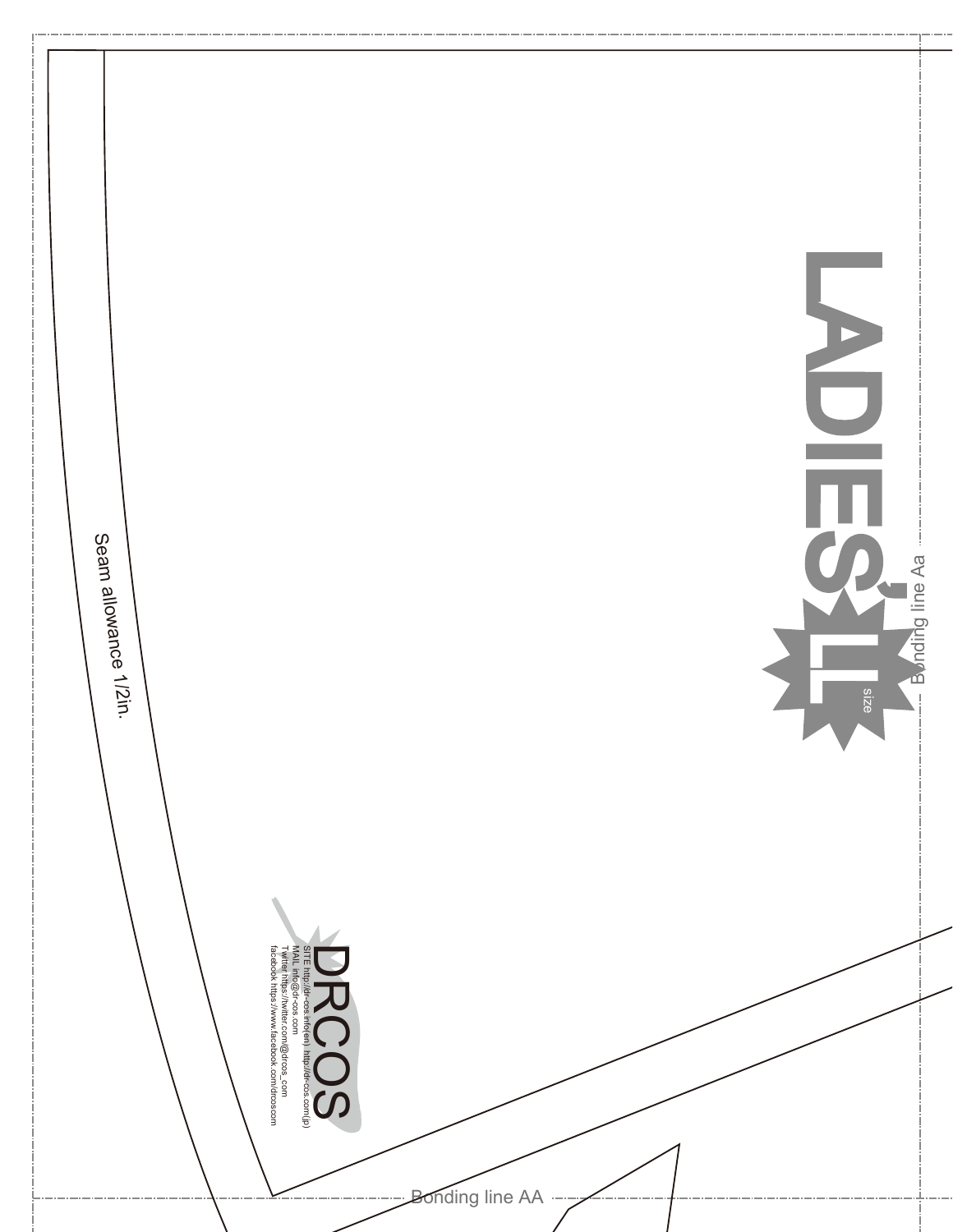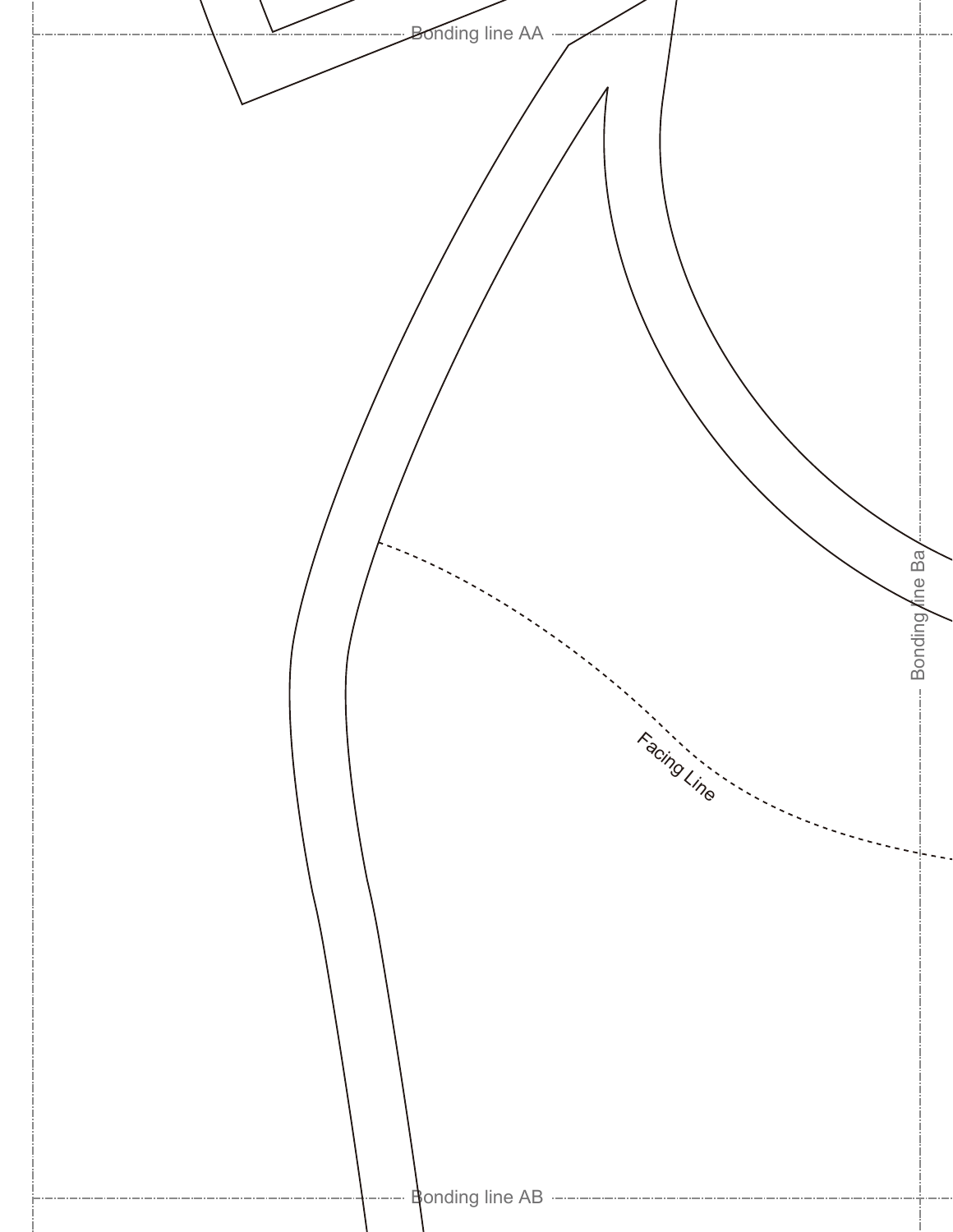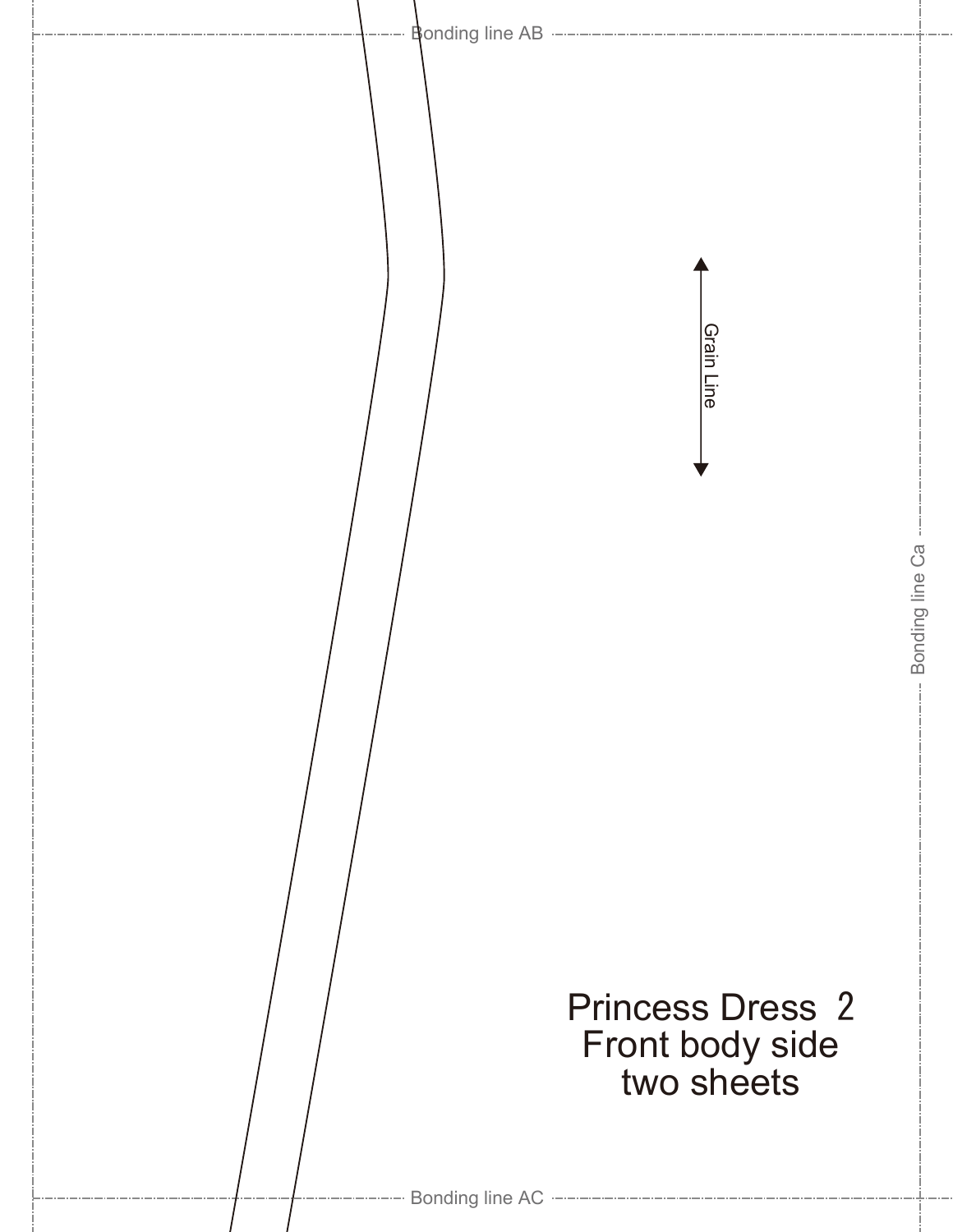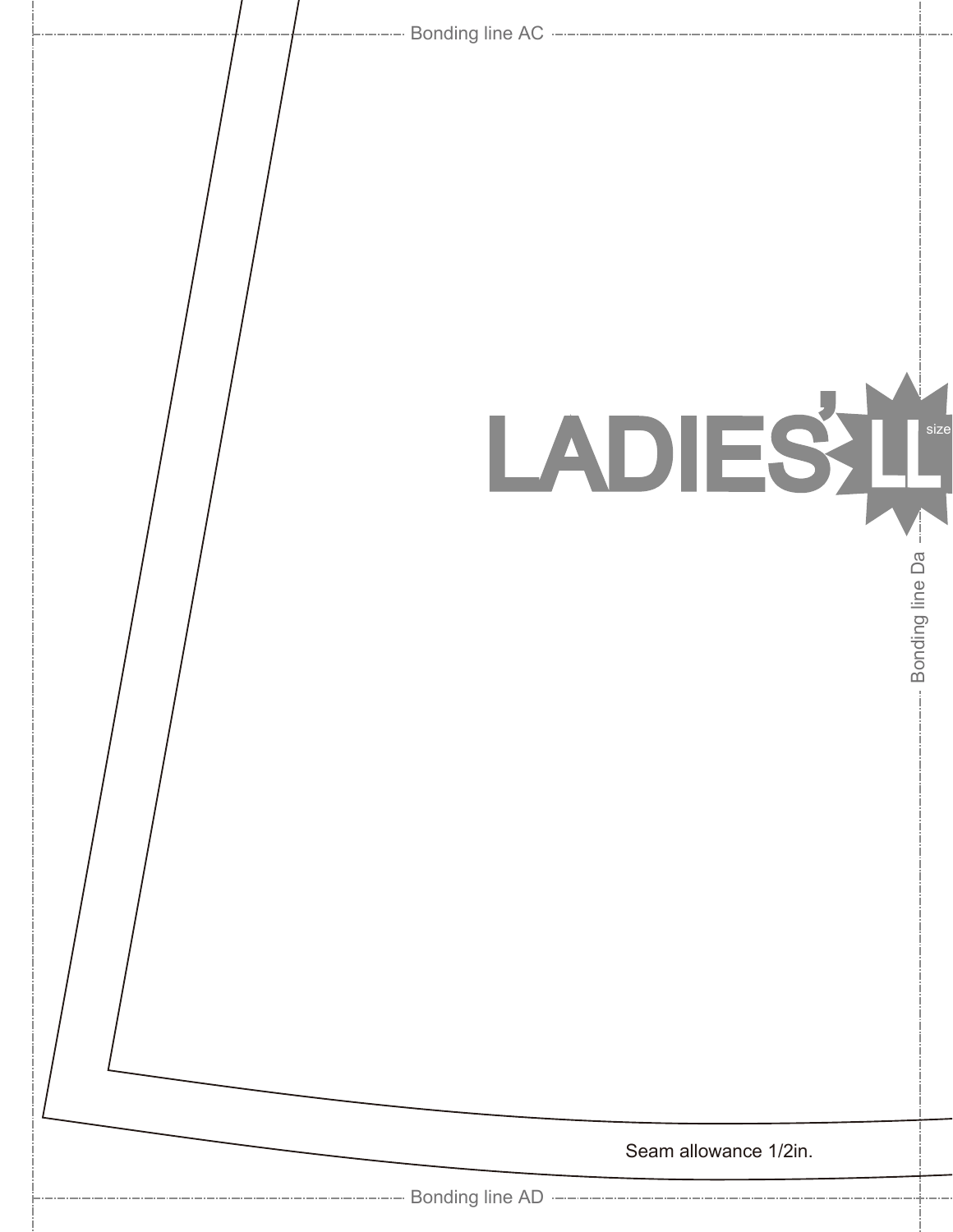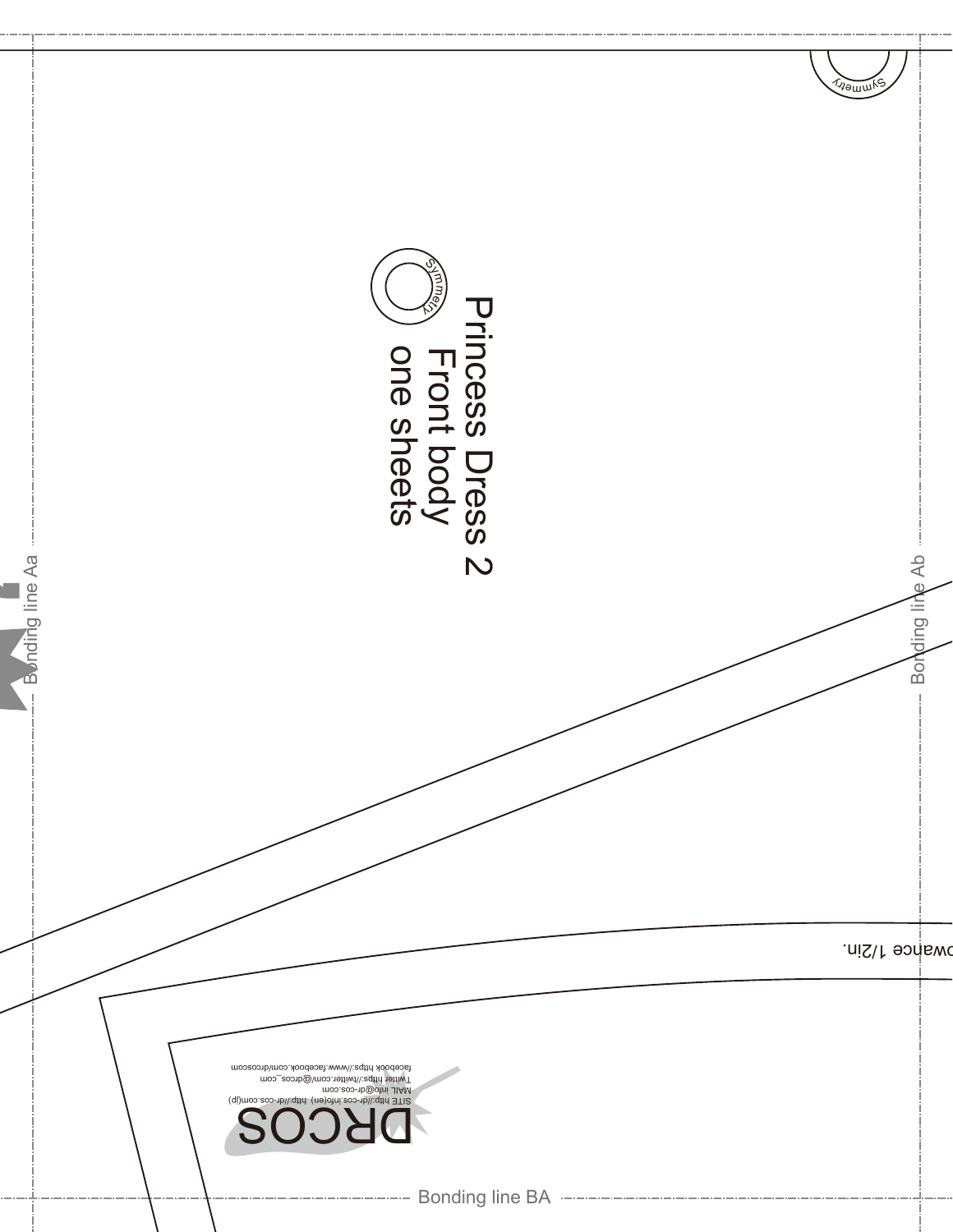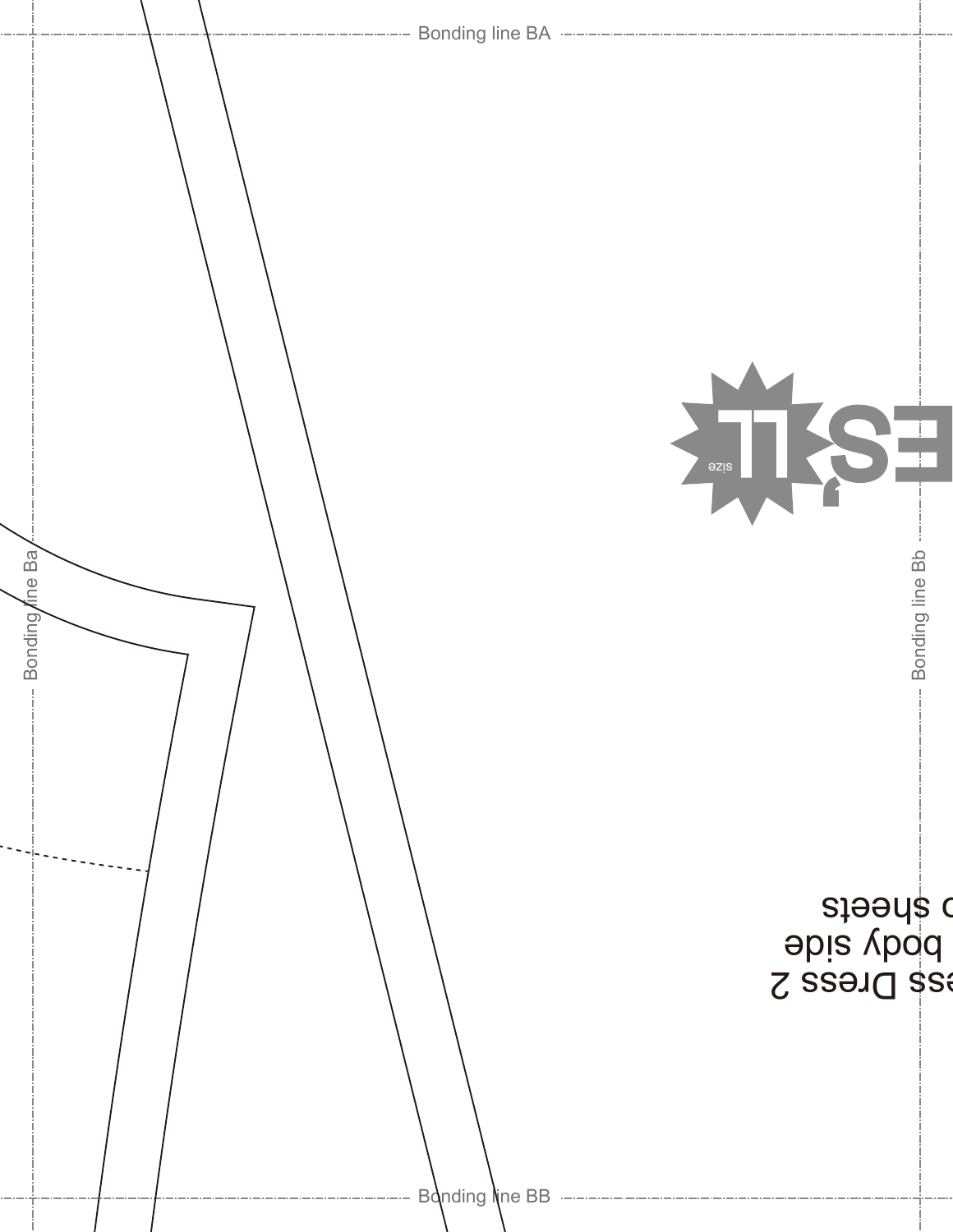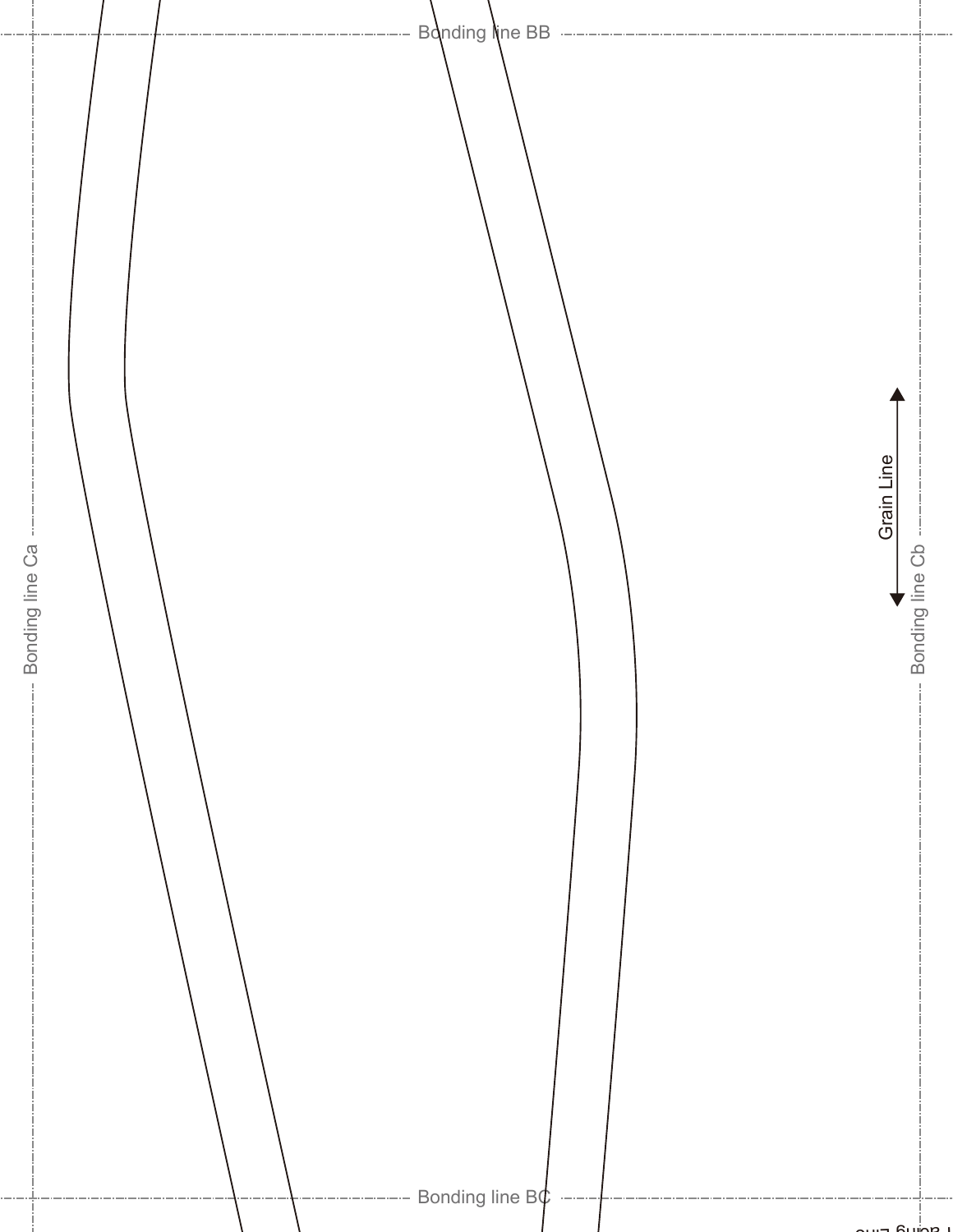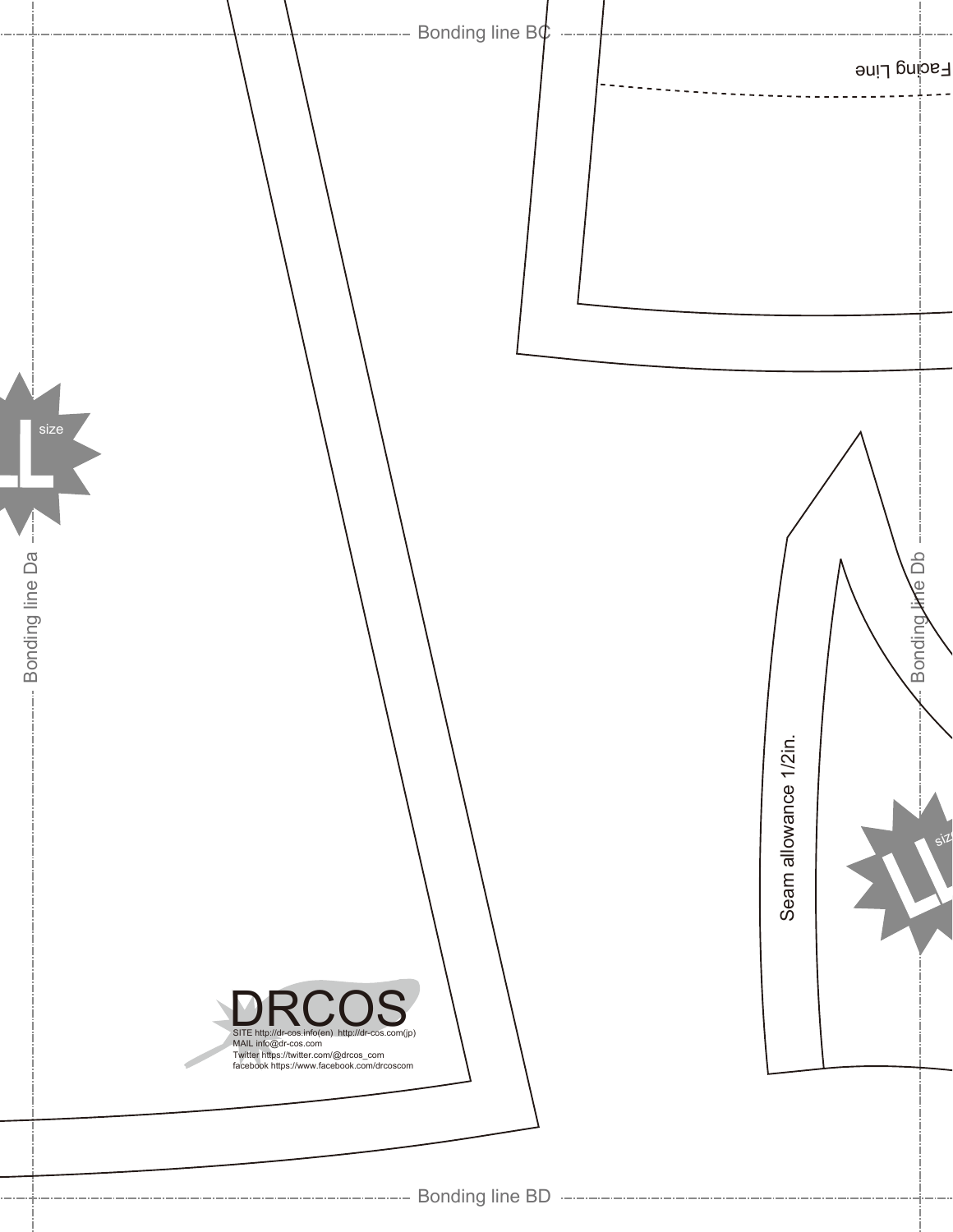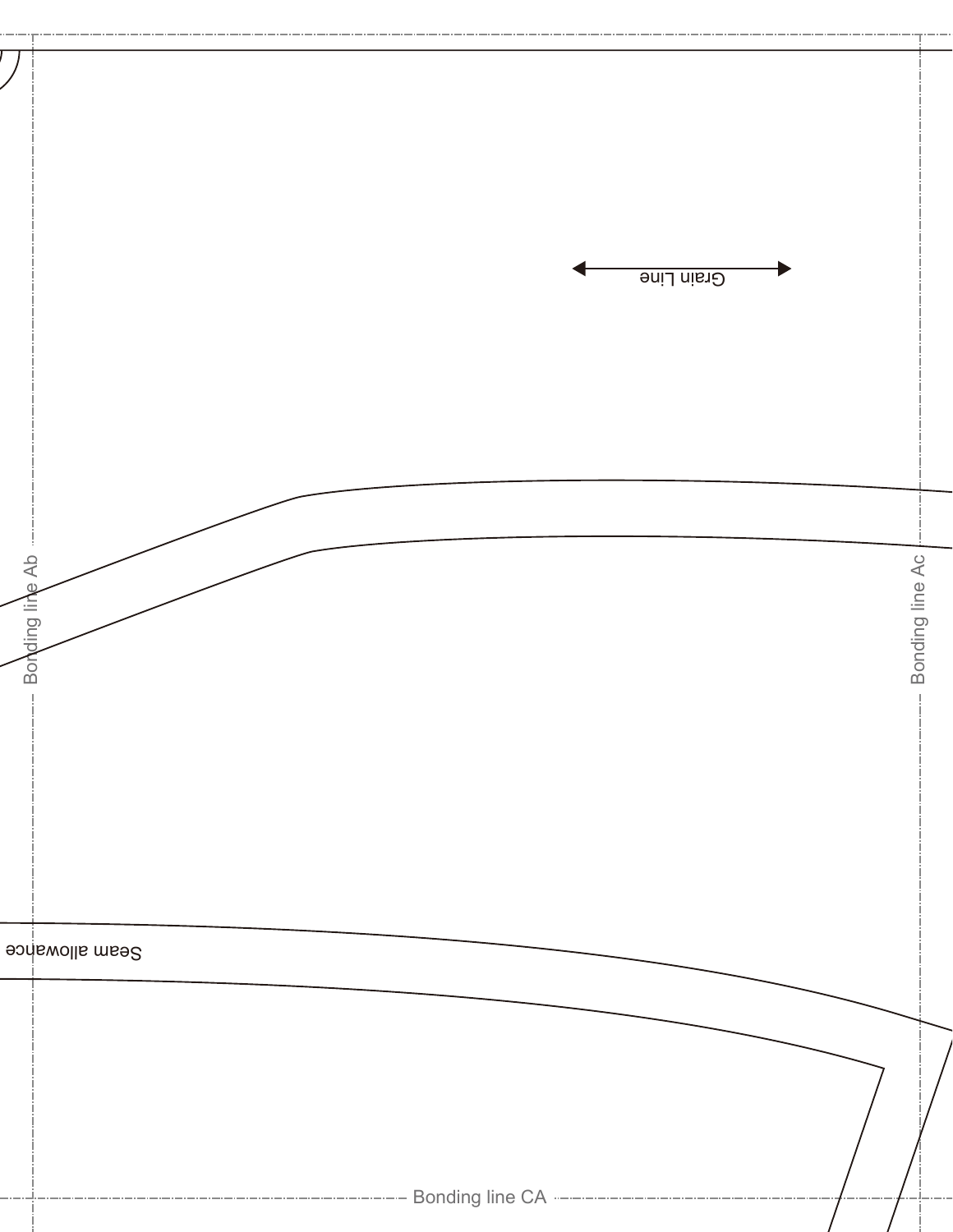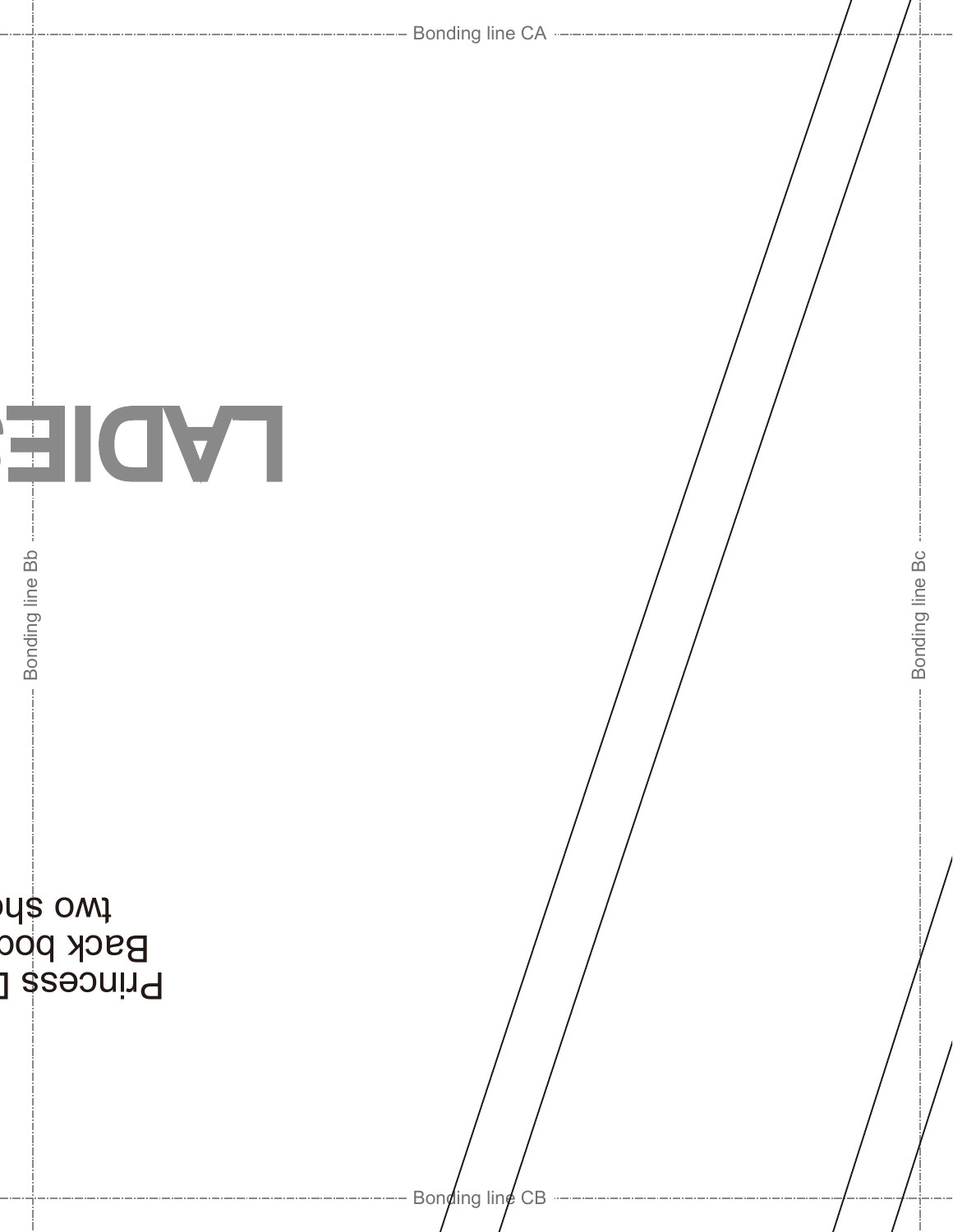Bonding line CB D<br>Die Line<br>Die Die Die D DIET I IID IN Bonding line Cb --Bonding line Cc -Bonding line Cb Bonding line Cc  $\downarrow$ Bonding line  $\overline{q}$ C  $.$   $\epsilon$   $\omega$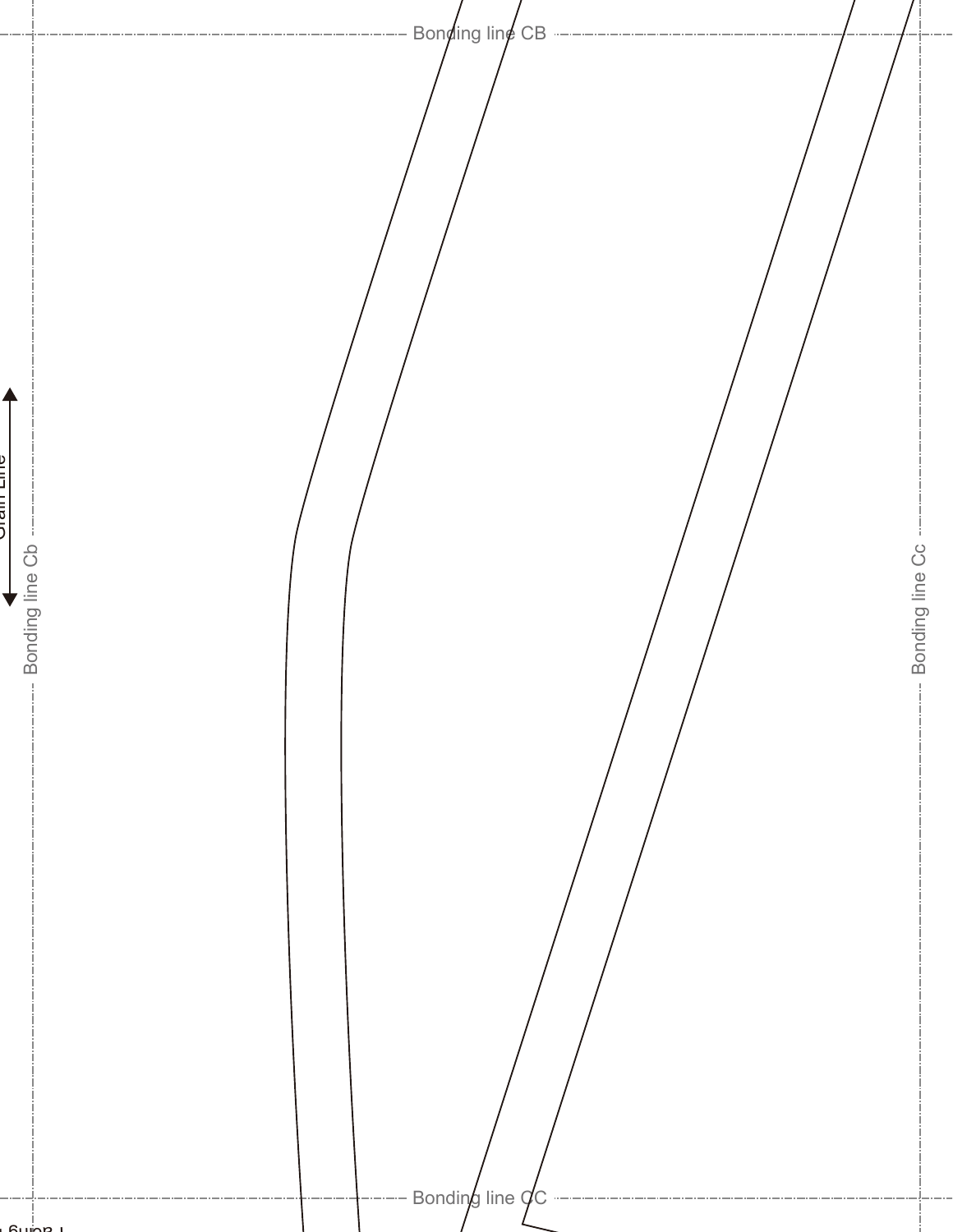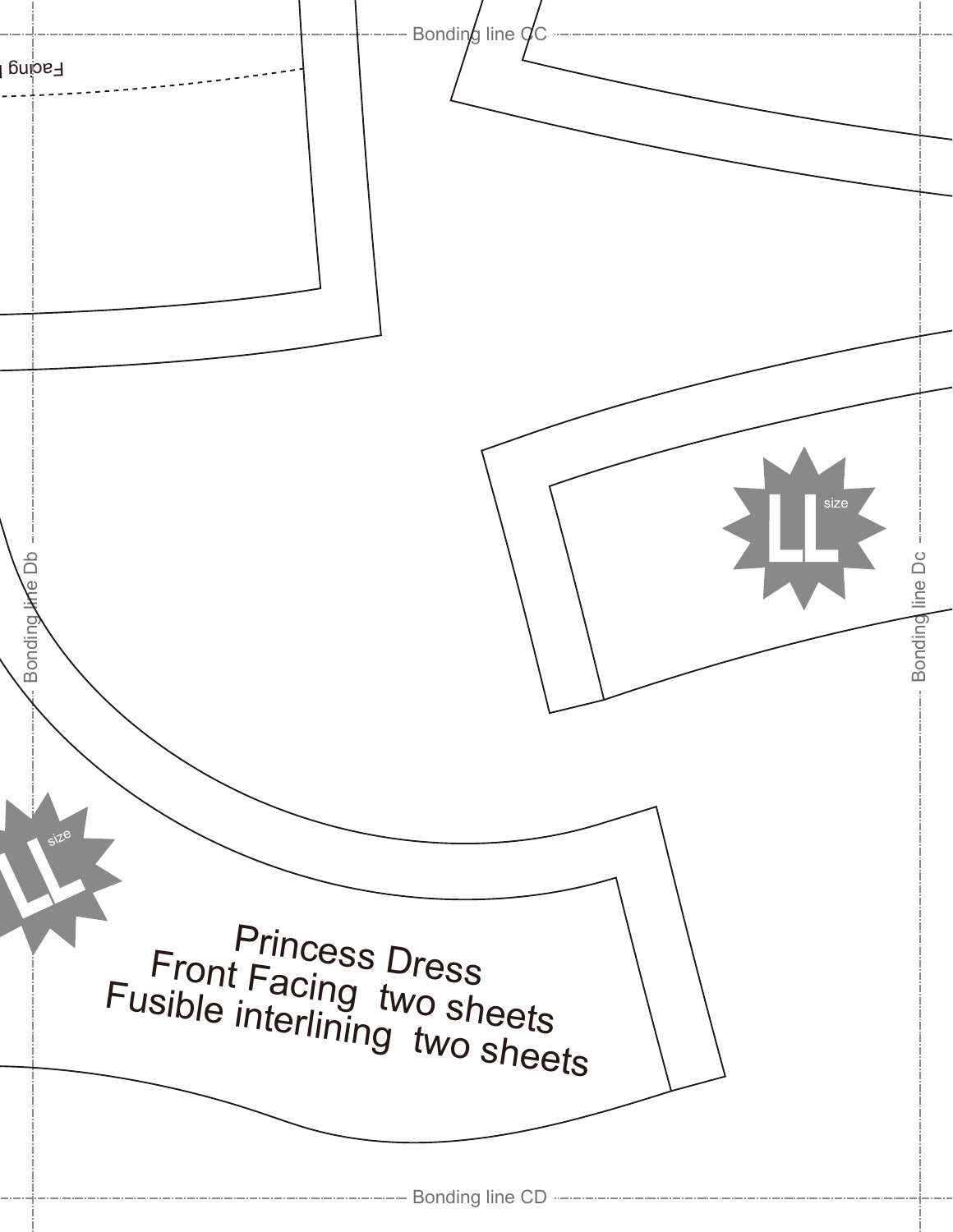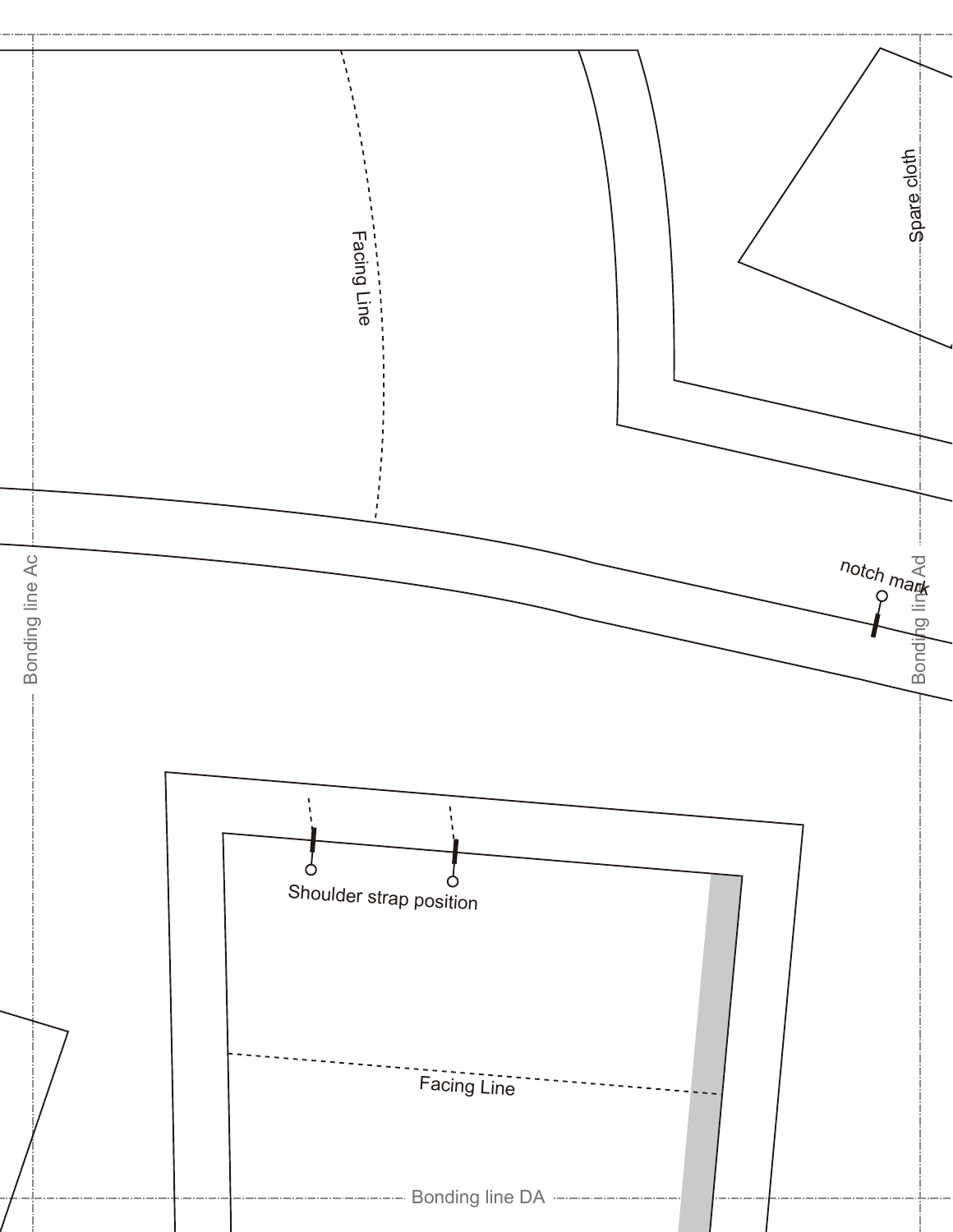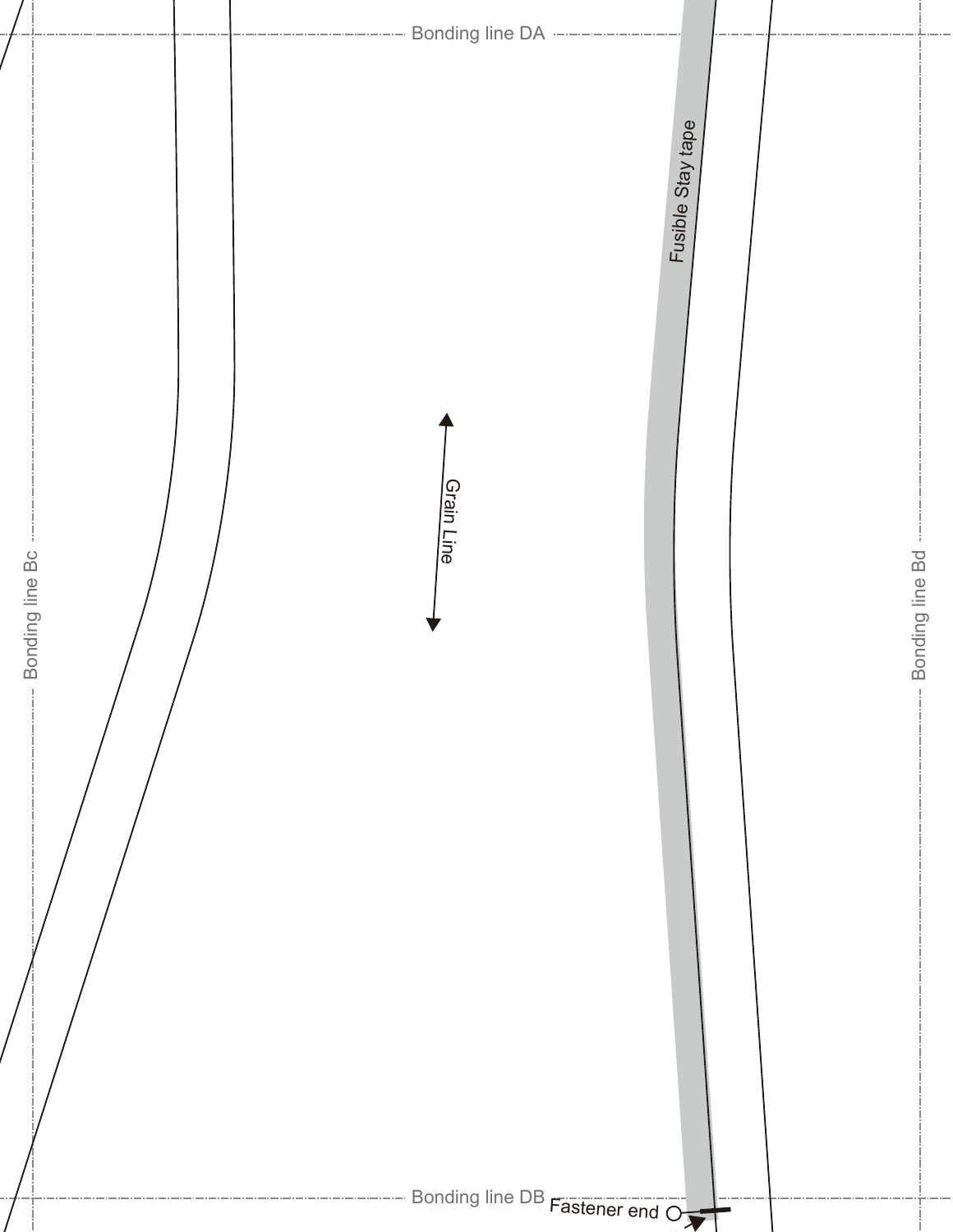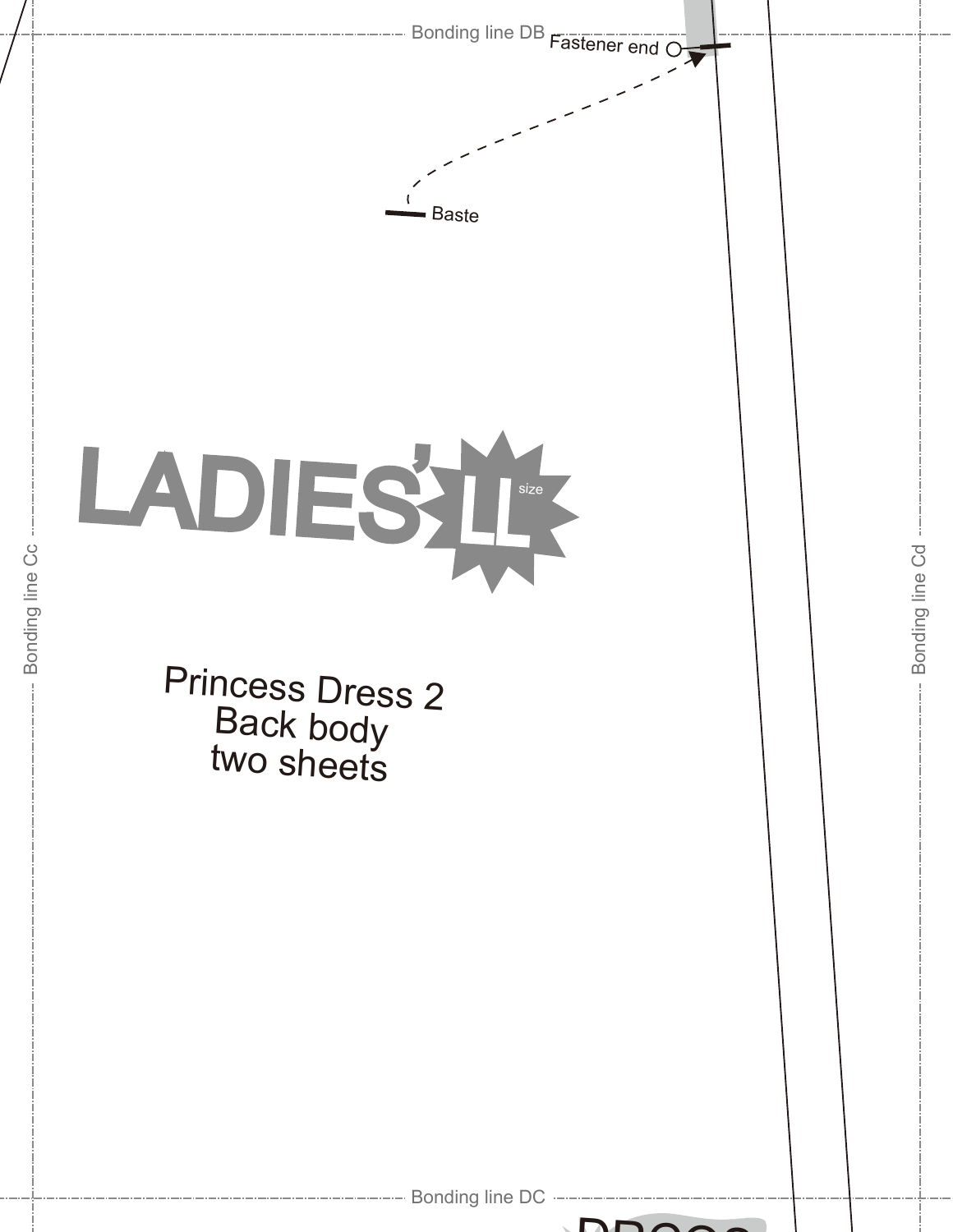|                 | --------------------------------- Bonding line DC -----------------                                                                                               |                 |
|-----------------|-------------------------------------------------------------------------------------------------------------------------------------------------------------------|-----------------|
|                 | SITE http://dr-cos.info(en) http://dr-cos.com(jp)<br>MAIL info@dr-cos.com<br>Twitter https://twitter.com/@drcos_com<br>facebook https://www.facebook.com/drcoscom |                 |
|                 | Seam allowance 1/2in.                                                                                                                                             |                 |
|                 |                                                                                                                                                                   |                 |
|                 | Seam allowance 1/2in.                                                                                                                                             |                 |
|                 | <u>Grain Line</u><br><b>Princess Dress</b><br>Back Facing two sheets<br>Fusible interlining two sheets                                                            |                 |
| Bonding line Dc | $\pm$                                                                                                                                                             | Bonding line Dd |
|                 |                                                                                                                                                                   |                 |
|                 |                                                                                                                                                                   |                 |
|                 |                                                                                                                                                                   |                 |
|                 |                                                                                                                                                                   |                 |
|                 |                                                                                                                                                                   |                 |
|                 |                                                                                                                                                                   |                 |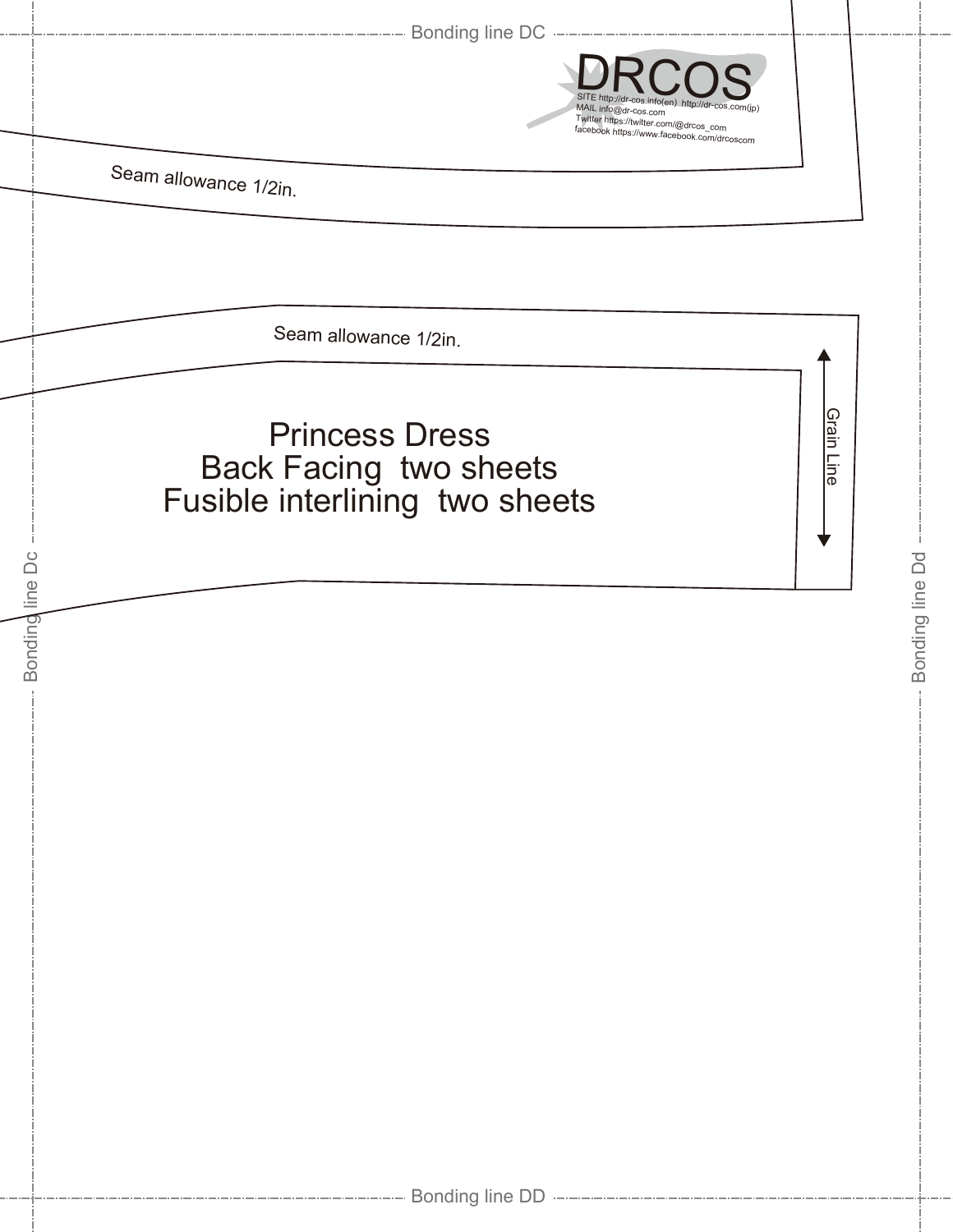